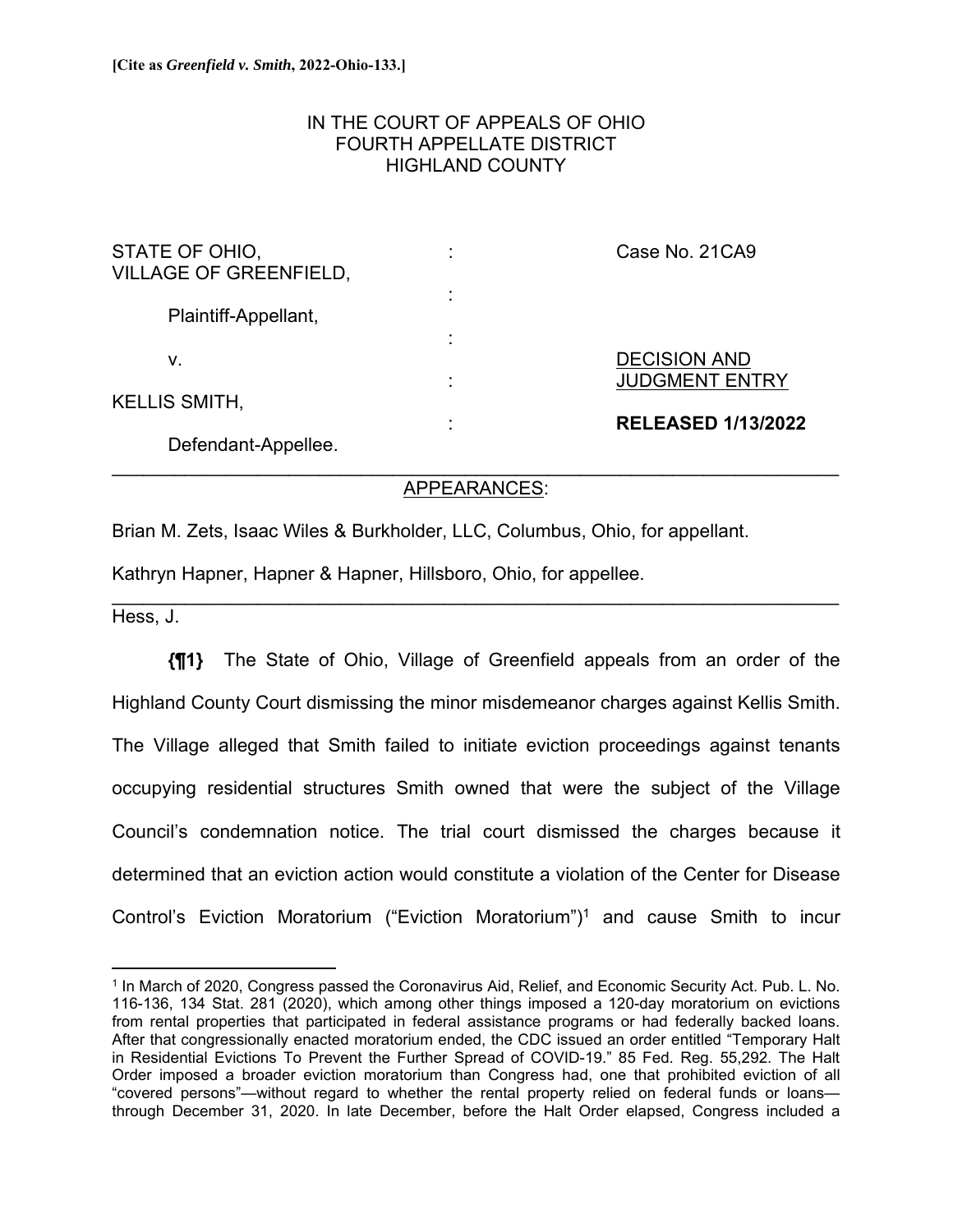potential criminal and civil sanctions under federal law. The Village contends that the trial court abused its discretion when it dismissed the criminal charges because there was a provision under the Eviction Moratorium that provides an exception based upon a tenant violating any applicable building or health code or similar regulation relating to health and safety.

**{¶2}** We overrule the Village's assignment of error and affirm the dismissal order of the trial court. The trial court's determination that the Eviction Moratorium prevented Smith from proceeding with eviction proceedings was not unreasonable, arbitrary, or unconscionable. The trial court was not acting unreasonably when it declined to evaluate the exceptions to the Eviction Moratorium and speculate on their applicability to any future potential enforcement proceedings.

#### I. FACTS AND PROCEDURAL HISTORY

**{¶3}** The parties do not dispute the facts. Smith owns four parcels with residential structures on South Street in the Village of Greenfield, Highland County, Ohio that he leases to tenants. On September 15, 2020, the Village Public Service Director advised Smith by letter that those four properties were condemned. The condemnation letter referenced Loc. Ordinance Section 1323.10(b)(3) (which governs the notification requirements for condemnation notices) and stated that the reason for the condemnation was that the properties were habitually used "for housing persons who are now or have in the past committed felonious acts." The letter further referenced

provision in the Consolidated Appropriations Act that extended the order through January 31, 2021. Pub. L. No. 116-260, § 502, 134 Stat. 1182 (2020). The CDC extended the order beyond that congressionally authorized date four times: until March 31, then June 30, then July 31, and finally October 3. 86 Fed. Reg. 8020; 86 Fed. Reg. 16,731; 86 Fed. Reg. 34,010; 86 Fed. Reg. 43244-01. On August 26, 2021, the United State Supreme Court held it to be unconstitutional. *Alabama Assn. of Realtors v. Dept. of Health & Human Services*,\_\_U.S.\_\_, 141 S.Ct. 2485, \_\_L.Ed.2d\_\_ (2021).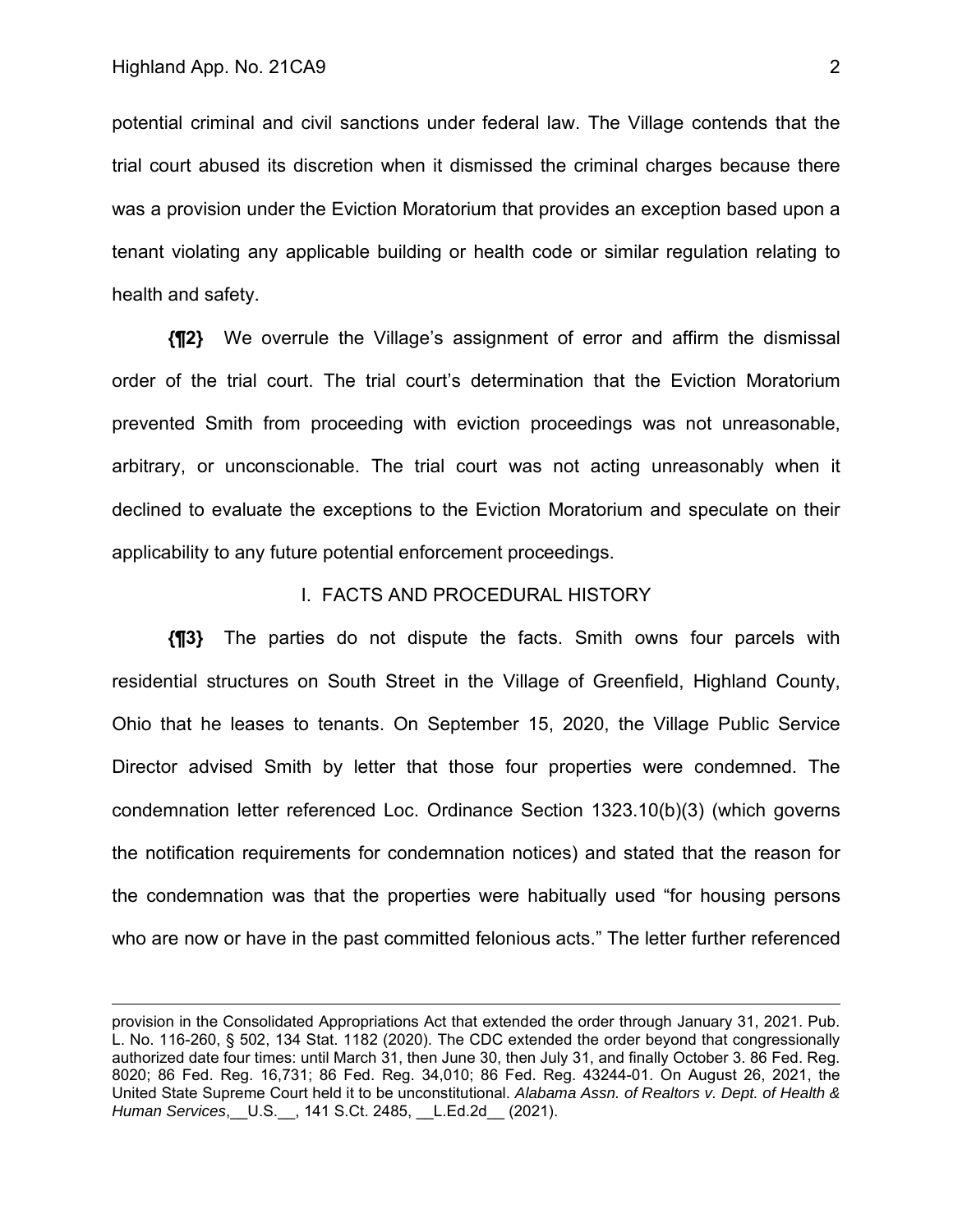R.C.  $3767.12<sup>2</sup>$  and stated that "these properties endanger the health, safety and welfare of the public are [sic] deemed nuisance properties." The Public Service Director ordered Smith to demolish all the houses within 30 days from the date of the letter: "you are **ORDERED** to abate these nuisance properties by vacating them and to demolish and remove the structures, leaving the premises in a clean and safe and sanitary condition within 30 days of receipt of this letter."

**{¶4}** Smith requested a timely appeal to the Village Council in accordance with Loc. Ordinances 1323.10(e) and 1323.06. The Village Council Clerk sent Smith a notice informing him that the Village Council had set a special meeting on October 20, 2020 to hear Smith's appeal. The hearing was commenced but recessed and reconvened on December 2, 2020. After hearing additional evidence, Village Council ruled in favor of the condemnation. Smith contends that he was not properly notified of the Village Council's decision and therefore his right to appeal it has not yet been triggered. Smith was informed about the Village Council's condemnation by a letter on December 14, 2020 sent by the City Manager, not Village Council or its Clerk. There is no indication in the record whether it was sent in accordance with Loc. Ordinance 1323.10(b)(3). The City Manager informed Smith that the Village Council had condemned Smith's properties following the December 2 hearing and he must vacate them all by January 4, 2021. The City Manager also informed Smith that condemnation placards would be

 $2$  R.C. 3767.12 prohibits "Keeping a resort for thieves" and declares a public nuisance a house that is used "as a habitual resort for thieves, burglars, or robbers" or used by persons conspiring to commit felonious conduct, or fleeing or hiding after committing felonious conduct. It prohibits a landlord from "knowingly" permitting the house to be used in such manner. Since enacted in 1953, violations of R.C. 3767.12 appear to have been rarely prosecuted. Our research uncovered no cases. Under R.C. 3767.28, nuisance inspectors have no power to enforce violations of R.C. 3767.12 and are limited to enforcing public nuisances under "sections 3767.13 to 3767.29, inclusive of the Revised Code."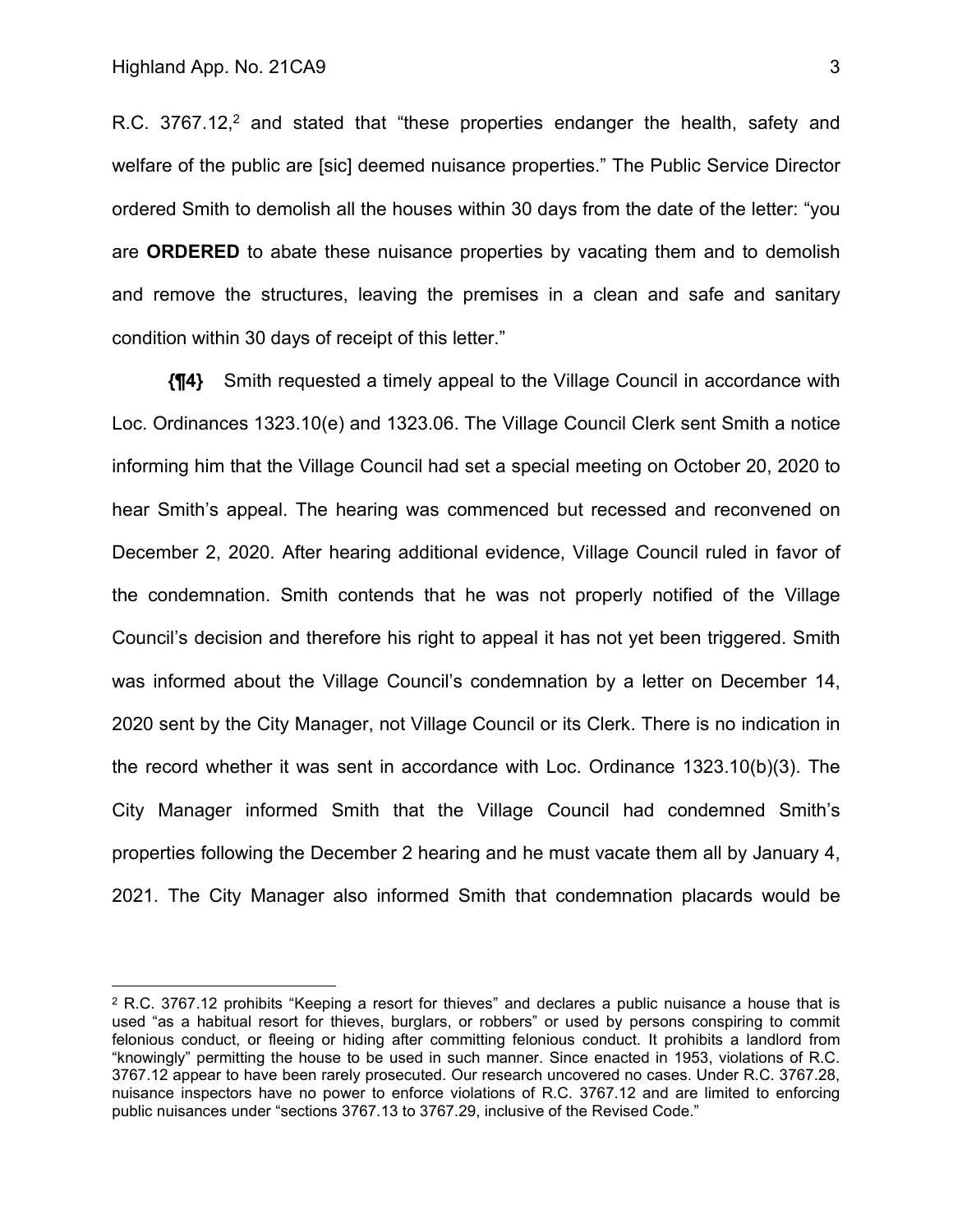placed on the properties on January 4, 2021 and if he failed to have the properties vacated by that date, "the Village will pursue legal action to remove the tenants \* \* \*."

**{¶5}** Instead of pursuing legal action to remove the tenants, in mid-January 2021 the Village charged Smith with 63 separate minor misdemeanors. According to the charges, as of January 11, 2021, the properties had not been vacated in violation of Loc. Ordinance 1323.10(d), which prohibits an owner from allowing tenants to remain in condemned property, and Loc. Ordinance 1323.99, which makes it a minor misdemeanor and allows the Village to charge Smith for a separate offense for each day that the violation occurs or continues. Smith entered a not guilty plea and requested a pretrial hearing. The trial court set a March 2021 pretrial hearing, ordered Smith to submit his brief and any dispositional pretrial motions, and ordered the Village to submit its reply brief prior to the pretrial hearing. It also set oral arguments on the briefs for the March 2021 pretrial hearing.

**{¶6}** Smith filed a motion to dismiss in which he challenged the validity of the Village Council's condemnation. He challenged the statutory grounds, arguing that R.C. 3767.12 does not allow for condemnation or demolition of a house that is used in violation of that provision. Instead, the remedy is a court ordered abatement, which might entail an order by the court that the offending persons be removed, but there is no statutory or case law authority for a complete demolition of the structure. He also challenged the actions of the Village because it never contacted him concerning any alleged illegal activity; it simply sent the condemnation letter. He also contended that the condemnation notice was not sent via certified mail, which failed to comply with Loc. Ordinance 1323.10(b). Smith argued that there was no evidence presented to Village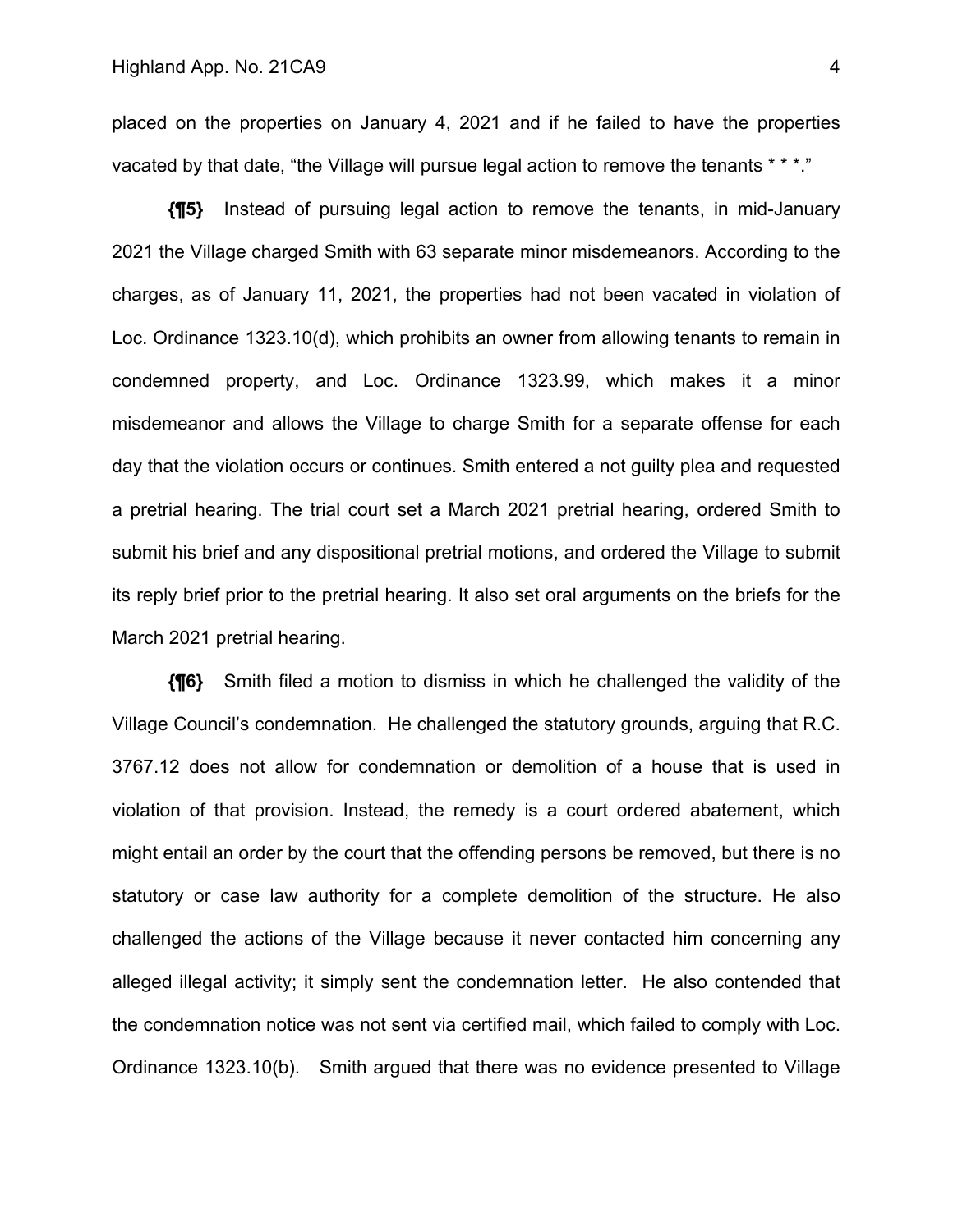#### Highland App. No. 21CA9 5

Council that any persons meeting the definition given in the statute – robbers, thieves, burglars or conspiring, fleeing, or hiding felons – were at any time present in the buildings. He contended that the substance of the testimony was that felonious acts had been committed in the alley behind property owned by Smith. He argued it was the Village's function to apprehend and prosecute criminals, not his.

**{¶7}** Smith also contended that a public record request he made regarding his properties showed that in 2020 as to one of the properties only a few calls had been made concerning a "Tad Price" who was not a tenant of that property and some of those calls were placed by Smith himself. One call regarded a small fire in a parking lot behind the house, which was extinguished and did not involve criminal activity. As to a second property, several calls were made in 2020 concerning drug activity in the alley behind the house and none of the persons involved were Smith's tenants. As to a third property in 2020, four calls were made, one call involved Tad Price and two calls were placed by Smith because he had evicted Price and wanted him removed from the property. Smith also contended he installed a streetlight in the alley behind one of his properties at his own expense, even though this was the Village's responsibility.

**{¶8}** Smith argued that, in addition to having no evidence of a violation of R.C. 3767.12, the Village had no statutory authority to condemn his properties because there was no showing that the structures themselves were dangerous or uninhabitable. And, Smith argued he could not legally evict any of the tenants because he had no grounds under R.C. Chapter 5321, governing landlord/tenant laws.

**{¶9}** Smith did not raise the Eviction Moratorium as a basis for the dismissal of the charges.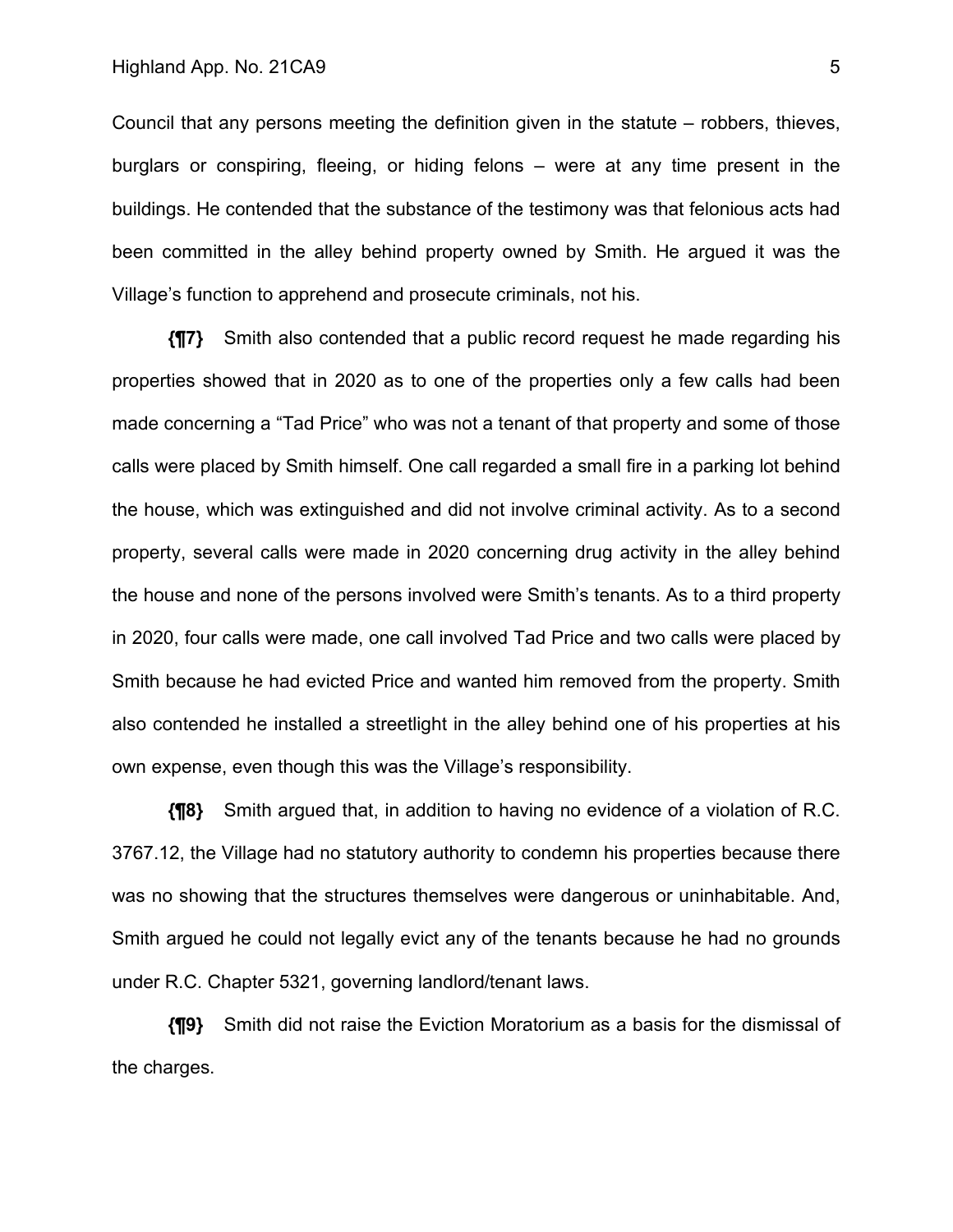**{¶10}** The Village responded by arguing that to prove Smith guilty it needed to show four elements beyond a reasonable doubt: (1) Smith owned the properties in question; (2) the Village had condemned and placarded the properties; (3) Smith allowed persons to remain in the properties; and (4) the persons remaining were not making repairs or complying with Village orders. The Village argued that Smith could not challenge the second element –the validity of the Village's condemnation and placarding of the property – because the criminal proceeding was the wrong forum. The Village argued that element could only be challenged via an appeal of the Village Council's decision in the Highland County Court of Common Pleas and Smith had not appealed the Village Council's final condemnation decision.

**{¶11}** The Village argued that it acted within the police powers conferred on it by Loc. Ordinance 1323.10 and R.C. 715.26, governing the regulation of building structures, when it condemned and placarded the properties and asked the trial court to deny the motion to dismiss.

**{¶12}** Like Smith, the Village did not raise legal issues related to the Eviction Moratorium.

**{¶13}** At the March hearing, the trial court dismissed the charges against Smith because the Village's criminal charges against him were in direct conflict with the Eviction Moratorium. Smith was charged criminally "for not bringing an eviction action that in itself would constitute a violation of the above referenced CDC moratorium order and thus submit [Smith] to potential criminal and civil sanctions" under federal law. After dismissing the charges, the trial court addressed the Village, stating that if the Village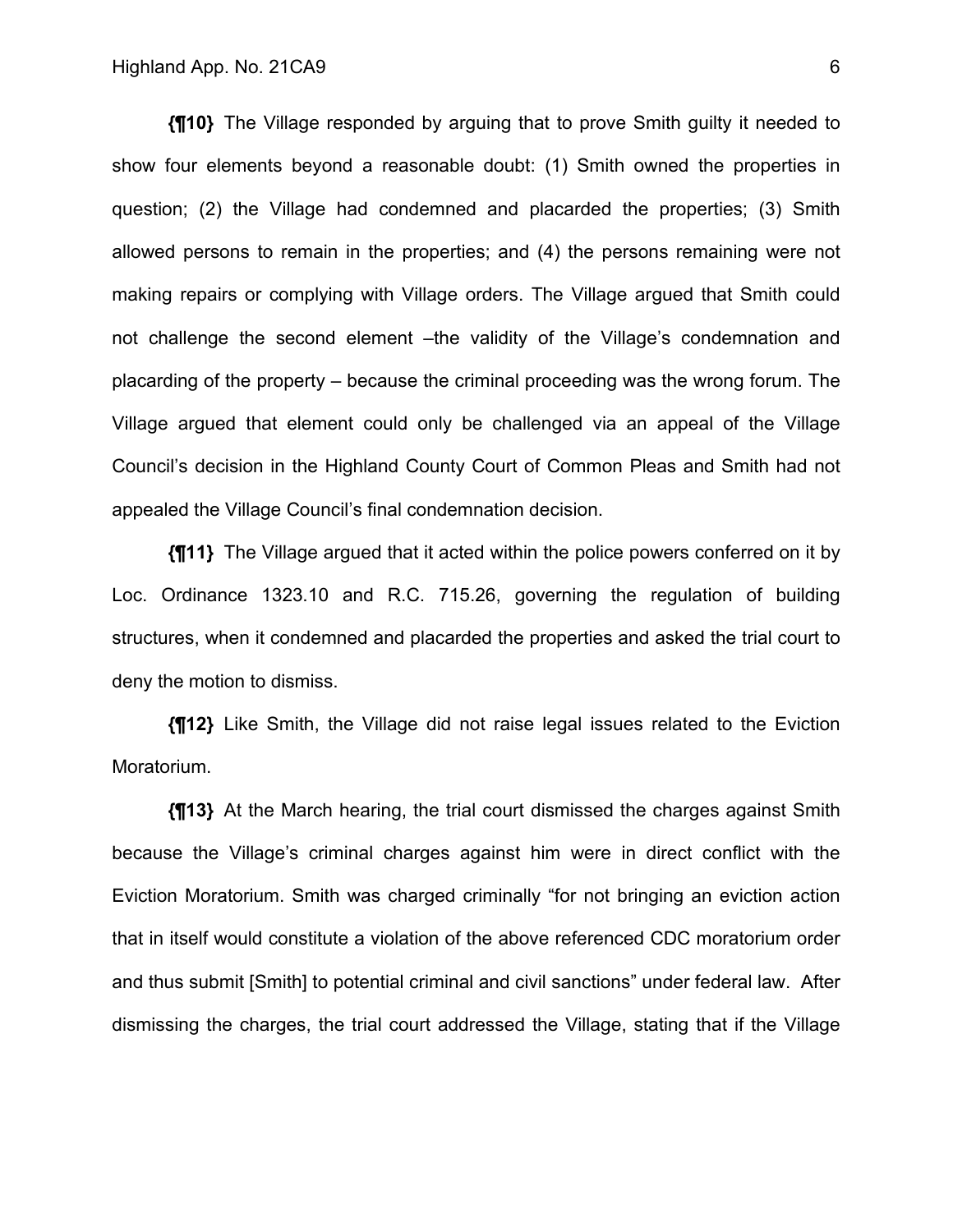believed its condemnation was valid, it could initiate its own legal actions directly against the tenants.

**{¶14}** The Village appealed.

### II. ASSIGNMENT OF ERROR

**{¶15}** The Village presents the following assignment of error: The trial court erred when it dismissed the criminal/zoning charges against Defendant Kellis Smith.

III. LAW AND ANALYSIS

#### A. Standard of Review

**{¶16}** A trial court may dismiss criminal charges under Crim.R. 48(B). The decision whether to dismiss a criminal case lies within the sound discretion of the trial court, and that decision will not be overturned absent an abuse of discretion. *State v. Landers*, 188 Ohio App.3d 786, 2010-Ohio-3709, 936 N.E.2d 1026, ¶ 4 (4th Dist.). A trial court abuses its discretion when its decision is unreasonable, arbitrary, or unconscionable. *Id.* "The Supreme Court has noted that '[t]he rule does not limit the reasons for which a trial judge might dismiss a case,' and found that 'a judge may dismiss a case pursuant to Crim.R. 48(B) if a dismissal serves the interests of justice.' " *State v. Schoolcraft,* 4th Dist. Meigs No. 02CA1, 2002-Ohio-5947, ¶ 12 quoting *State v. Busch*, 76 Ohio St.3d 613, 615, 669 N.E.2d 1125 (1996).

#### B. Trial Court's Dismissal

**{¶17}** The Village contends that the trial court abused its discretion when it dismissed the criminal charges against Smith based on the determination that the Eviction Moratorium prevented Smith from bringing eviction actions. The Village argues that an exception exists that allows Smith to evict these tenants for "violating any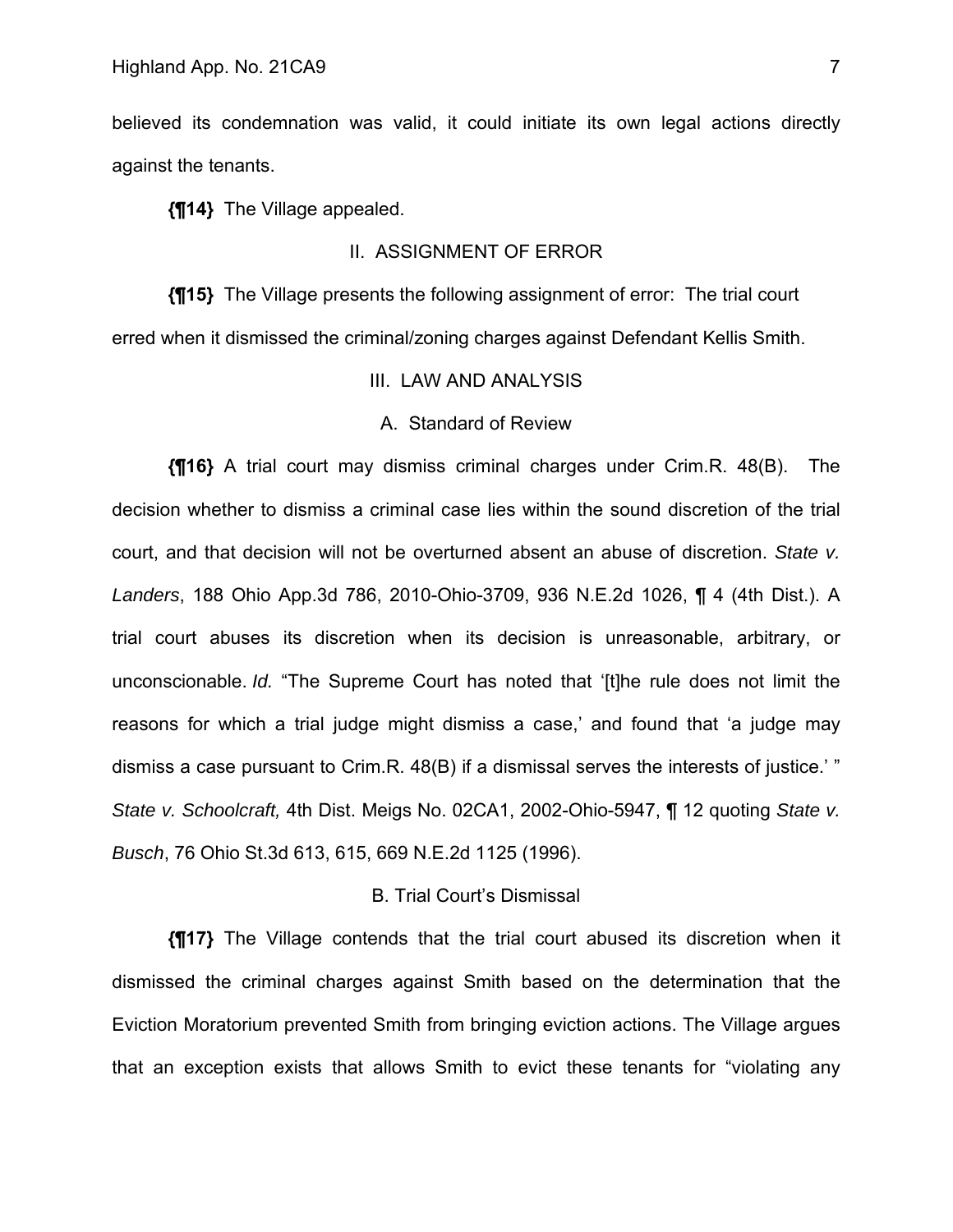applicable building code, health ordinance, or similar regulation relating to health and safety." However, the Village does not cite any case law or other legal authority that has interpreted or applied this exception to the Eviction Moratorium. The facts here are unusual: the Village's condemnation notice was not based on a violation of an "applicable building code, health ordinance or similar regulation relating to health and safety." Nothing in the record indicates that Smith's residences were unsafe, lacked heating, electricity, or plumbing, or suffered any other physical or structural deficiencies that would make them unfit to occupy. The sole reason given for the condemnation was that Smith's properties were "housing persons who are now or have in the past committed felonious acts."3 The Village's condemnation notice is not based on a violation of a building code, health ordinance or similar regulation, and its argument that this exception would apply to the tenants in a future federal enforcement proceeding against Smith is purely speculative.

**{¶18}** The Village's argument that the Eviction Moratorium exception applies here and does not absolve Smith of his obligation to evict his tenants misses the point. If Smith were to evict these tenants as the Village argues he should, the issue is whether Smith could successfully assert this exception as a defense to federal criminal charges and the imposition of criminal fines in a future enforcement proceeding brought against him by the U.S. Department of Justice pursuant to 42 U.S.C. 271 for violation of quarantine laws. If Smith adopts and argues the Village's position in a federal court and

<sup>&</sup>lt;sup>3</sup> We make no determination regarding the validity of the Village's condemnation. The questions of whether the Village exceeded its statutory authority, gave insufficient notice of its first condemnation notice, failed to provide proper notice of Council's condemnation decision, or imposed a remedy beyond what was necessary to accomplish a nuisance abatement are all issues that are not properly before us at this time even though these issues were raised by Smith in his motion to dismiss. The trial court's dismissal did not consider these issues and was based solely on the Eviction Moratorium.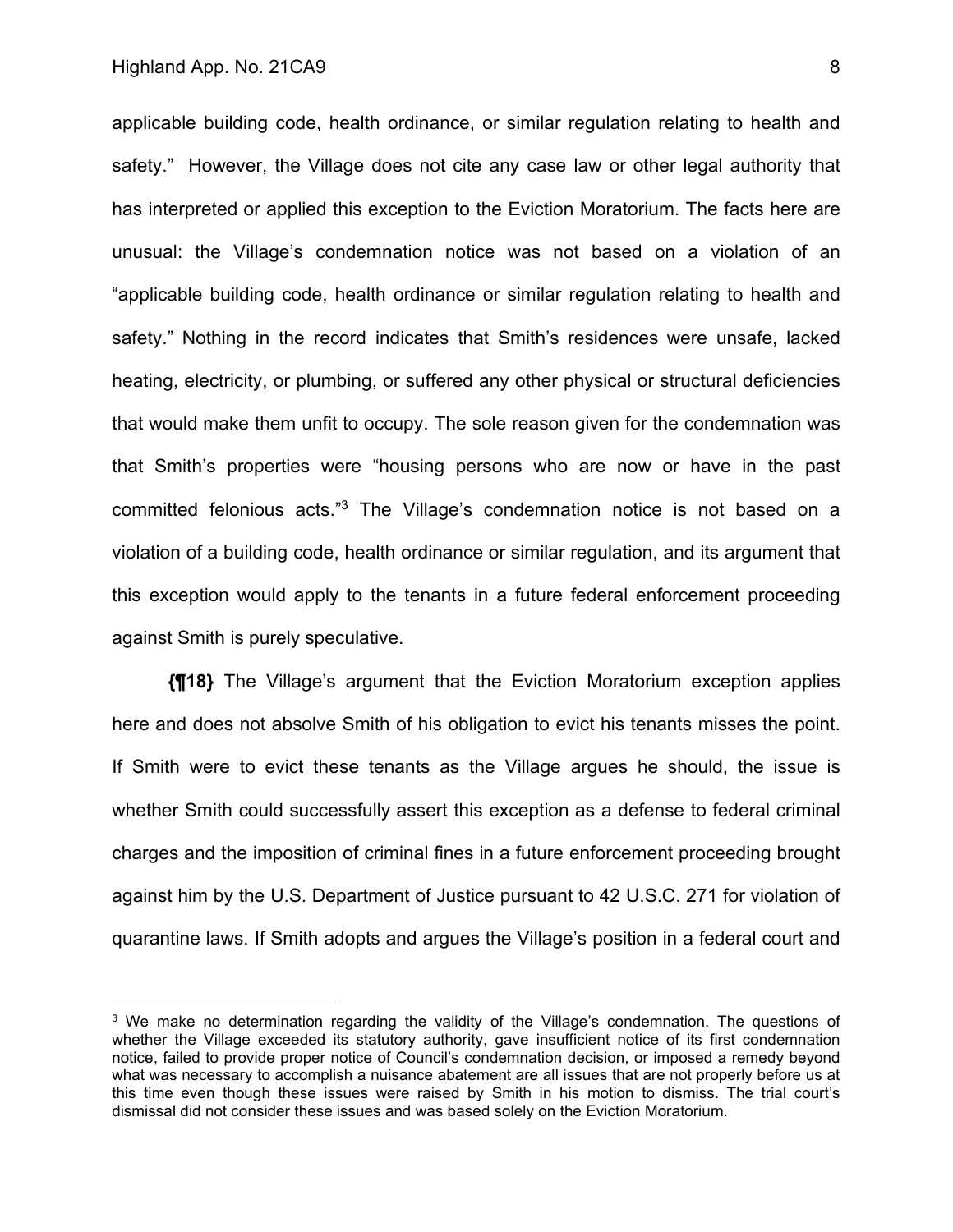that court rejects it and finds Smith's evictions violated the Eviction Moratorium, he could be assessed criminal fines of \$100,000 to \$250,000.

**{¶19}** We find nothing unreasonable, arbitrary, or unconscionable about the trial court's decision to dismiss the charges against Smith. The trial court was not acting unreasonably when it declined to evaluate the exceptions to the Eviction Moratorium and speculate on their applicability to any potential future federal enforcement proceeding.

#### IV. CONCLUSION

**{¶20}** Having overruled the assignment of error, we affirm the trial court's dismissal.

### JUDGMENT AFFIRMED.